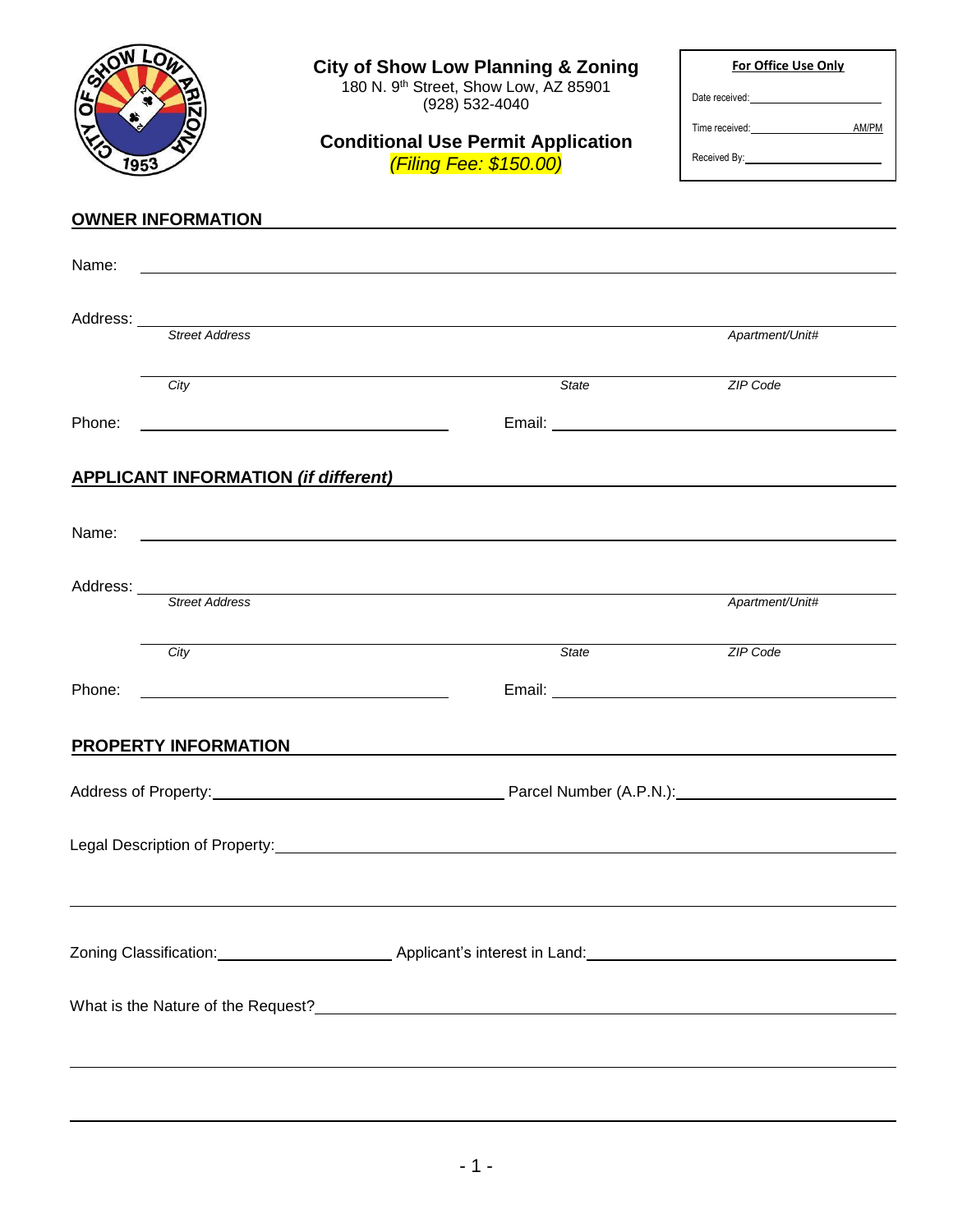## **APPLICATION REQUIREMENTS**

- 1. One (1) copy of 24" X 36" map and one (1) copy of the same map in 11" X 17" (additional maps may be required if requested by Staff) **All maps must be drawn to scale and shall include:**
	- □ Lot dimensions.
	- $\Box$  Location, size, height, use and exterior materials of all buildings and structures.
	- $\Box$  Size and dimensions of yards and space between buildings.
	- $\Box$  Location and height of walls and fences.
	- $\Box$  Location, number of spaces, dimensions, circulation patterns, and surface materials for all off- street parking and loading areas, driveways, access ways and pedestrian walkways.
	- □ Location, dimensions area, materials, and lighting of signs.
	- $\Box$  Location and general nature of exterior lighting.
	- □ Street dedications and improvements.
	- $\Box$  Existing and proposed grades and drainage systems.
	- $\Box$  Size and location of all existing and proposed public and private utilities. All easements must be shown.
	- □ Natural features such as mesas, rock outcroppings, or streams and manmade features such as existing roads and structures, with indication as to which are to be retained and which are to be removed or altered.
	- □ Landscaping, including all surfacing material around buildings and in all open spaces.
	- $\Box$  A vicinity sketch showing the location of the site in relation to the surrounding street system.
	- $\Box$  Adjacent properties and their uses shall be identified.
	- $\Box$  A legal description of the land included in the site plan and of the lot; the name, address and telephone number of the owner, developer and designer.
	- $\Box$  Any information which the zoning administrator may find necessary to establish compliance with this and other ordinances.
- 2. A statement of how this proposed project or use will comply with the goals and objectives of the Show Low General Plan:

3. A statement as to what steps will be taken to avoid and minimize any adverse impact on the public health, peace, convenience, comfort, safety and general welfare of the surrounding property owners and users as well as the general welfare of the City.

4. Explain what utility demands are going to be required and what steps, if any, will have to be made to meet your utility demands.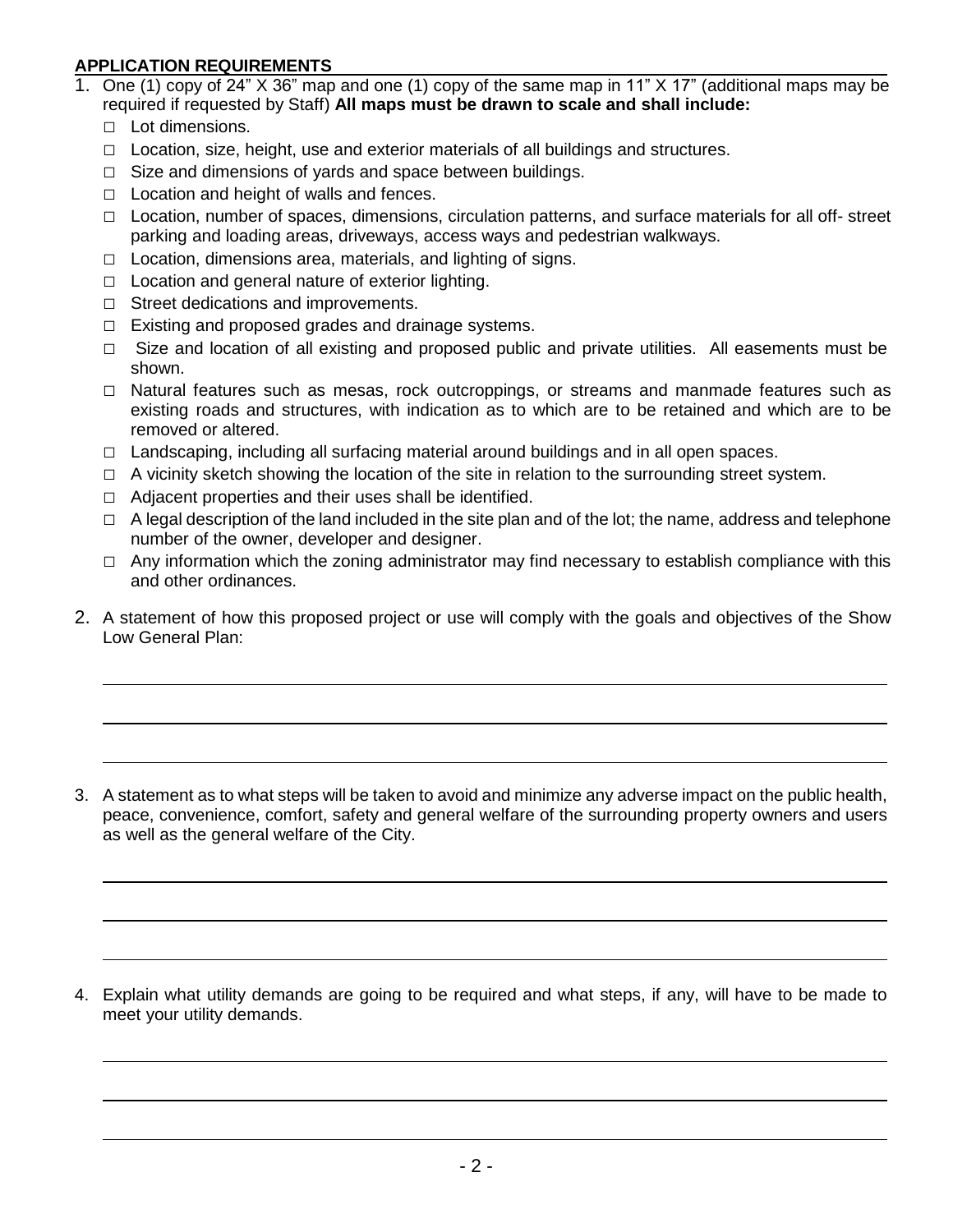5. **PLEASE NOTE:** In accordance with City Code, Title 19.20.030(C) and (D), you or your authorized representative must be present at all Planning and Zoning Commission and/or City Council hearings or public meetings regarding this application. Below please list any person(s) authorized to represent you during this application process. Representations made during those meetings or hearings and designated in the record shall be deemed conditions of approval.

I certify that the information on this application form and attachments are true and correct to the best of my knowledge. I realize that any incorrect information may lead to the cancellation of any proceedings and the Conditional Use Permit if a Conditional Use Permit has been issued.

Signature of Owner (s) and the state of  $\sum_{n=1}^{\infty}$  Date

Signature of Owner (s) Date

*Signature of Applicant (If other than owner)* Date

- 3 -